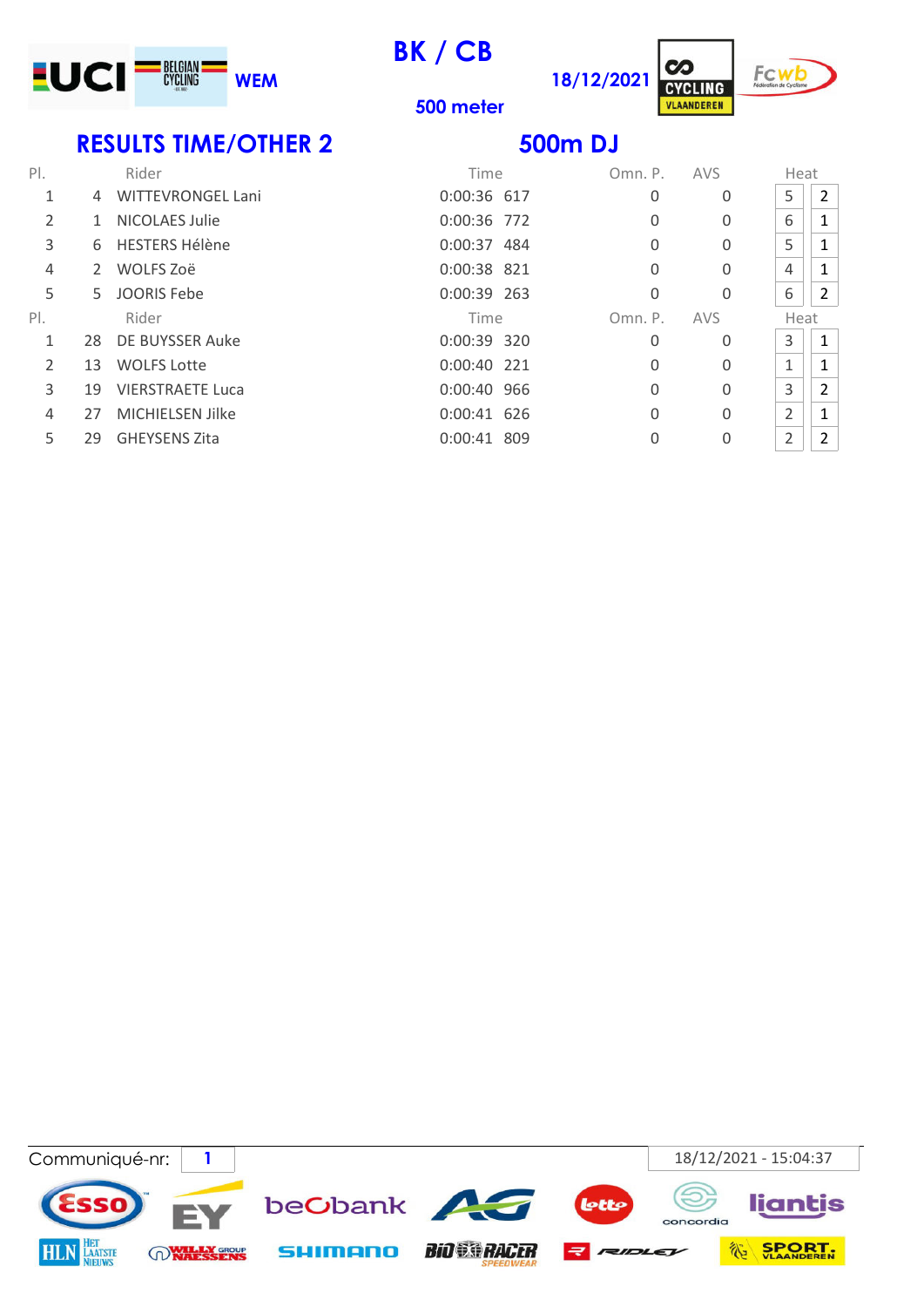

BK / CB





500 meter

### RESULTS TIME/OTHER 2 500m U17

| $P$ . |    | Rider                       | Time        | Omn. P.      | <b>AVS</b>  | Heat           |                |
|-------|----|-----------------------------|-------------|--------------|-------------|----------------|----------------|
| 1     | 7  | <b>HUYSMANS Nolan</b>       | 0:00:35 341 | 0            | $\Omega$    | $\overline{7}$ | 2              |
| 2     | 35 | <b>VAN DAMME Thibaut</b>    | 0:00:35 402 | $\Omega$     | $\Omega$    | 11             | $\overline{2}$ |
| 3     | 9  | VAN DYCK Jarne              | 0:00:35 859 | $\mathbf{0}$ | 0           | 11             | $\mathbf{1}$   |
| 4     | 26 | <b>WEYTS Louis</b>          | 0:00:36 106 | $\Omega$     | $\Omega$    | 10             | $\overline{2}$ |
| 5     | 14 | <b>VAN STRIJTHEM Matijs</b> | 0:00:36 112 | $\Omega$     | $\Omega$    | 10             | $\mathbf{1}$   |
| 6     | 12 | <b>AERNOUTS Nicolas</b>     | 0:00:36 451 | $\mathbf 0$  | $\mathbf 0$ | 8              | $\mathbf{1}$   |
| 7     | 11 | <b>VERSTRAETE Jenthe</b>    | 0:00:37 277 | 0            | $\mathbf 0$ | 8              | $\overline{2}$ |
| 8     | 20 | DE BOCK Aless               | 0:00:37 465 | $\mathbf 0$  | $\mathbf 0$ | 9              | $\mathbf{1}$   |
| 9     | 25 | <b>METTEPENNINGEN Arne</b>  | 0:00:37 470 | $\Omega$     | $\Omega$    | 9              | $\overline{2}$ |
| 10    | 8  | D'HOOGHE Nicolas            | 0:00:38 777 | $\Omega$     | $\mathbf 0$ | 1              | $\overline{2}$ |
| 11    | 15 | <b>WILLEMEN Senne</b>       | 0:00:38 829 | 0            | 0           | 4              | $\overline{2}$ |
| 12    | 33 | <b>VAN DER VURST Kobe</b>   | 0:00:39 134 | $\Omega$     | $\Omega$    | 3              | $\mathbf{1}$   |
| 13    | 21 | <b>GHESELLE Warre</b>       | 0:00:39 463 | $\Omega$     | $\Omega$    | 4              | 1              |
| 14    | 16 | DE BODE Staf                | 0:00:39 474 | 0            | $\Omega$    | 5              | $\overline{2}$ |
| 15    | 31 | <b>BERTELS Witse</b>        | 0:00:39 666 | $\Omega$     | $\Omega$    | 6              | $\mathbf{1}$   |
| 16    | 24 | DE MOOR Andres              | 0:00:39 828 | 0            | $\mathbf 0$ | $\overline{7}$ | $\mathbf{1}$   |
| 17    | 22 | VAN DE PERRE Harry          | 0:00:39 886 | $\Omega$     | $\Omega$    | 5              | 1              |
| 18    | 34 | <b>VAN DAELE Lex</b>        | 0:00:40 544 | $\Omega$     | $\mathbf 0$ | 1              | $\mathbf 1$    |
| 19    | 10 | <b>VANDERSTEENE Kobe</b>    | 0:00:40 627 | 0            | $\mathbf 0$ | 3              | $\overline{2}$ |
| 20    | 36 | DE ROCKER Mika              | 0:00:40 640 | 0            | $\mathbf 0$ | 6              | $\overline{2}$ |
| 21    | 32 | <b>EECKHOUT Maarten</b>     | 0:00:41 229 | $\mathbf{0}$ | $\Omega$    | 2              | $\overline{2}$ |
| 22    | 17 | <b>COLLARD Ernesto</b>      | 0:00:42 776 | 0            | $\mathbf 0$ | $\overline{2}$ | $\mathbf{1}$   |

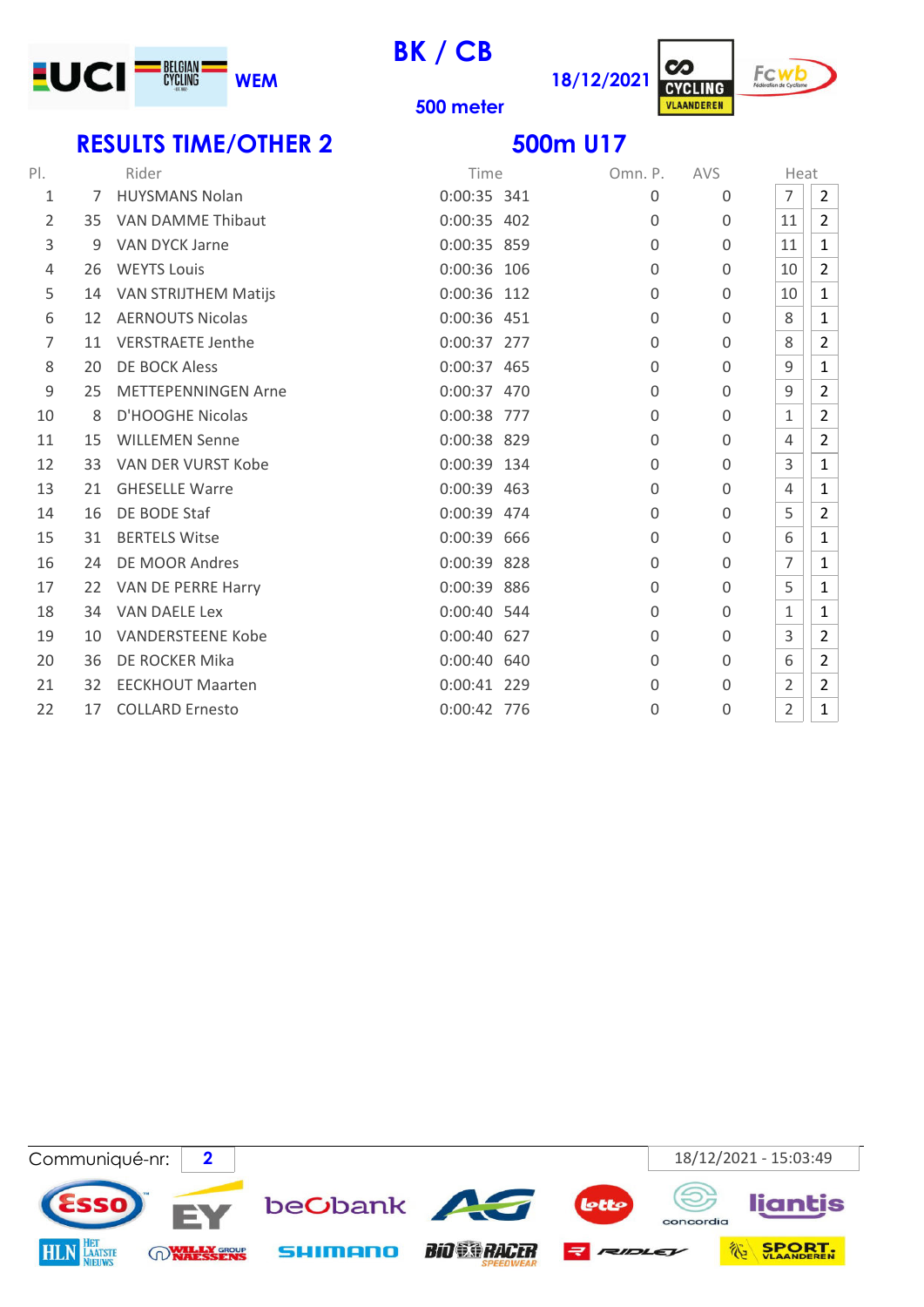

BK / CB





500 meter

## RESULTS TIME/OTHER 2 500m DJ- finale

| PI.           |    | Rider                    | Time          | Omn. P.  | AVS | Heat |              |
|---------------|----|--------------------------|---------------|----------|-----|------|--------------|
|               | 28 | DE BUYSSER Auke          | 0:00:39 348   | $\Omega$ | 0   | 4    |              |
| 2             | 13 | <b>WOLFS Lotte</b>       | 0:00:39 734   | 0        | 0   | 3    |              |
| 3             | 19 | <b>VIERSTRAETE Luca</b>  | 0:00:40 876   | 0        | 0   | 2    |              |
| 4             | 27 | MICHIELSEN Jilke         | 0:00:42 673   | 0        | 0   | 1    |              |
| PI.           |    | Rider                    | Time          | Omn. P.  | AVS | Heat |              |
| 1             |    | NICOLAES Julie           | $0:00:36$ 326 | 0        | 0   | 7    | $\mathbf{1}$ |
| $\mathcal{P}$ | 4  | <b>WITTEVRONGEL Lani</b> | 0:00:36 700   | 0        | 0   | 8    |              |
| 3             |    | 6 HESTERS Hélène         | $0:00:37$ 520 | 0        | 0   | 6    |              |
| 4             |    | WOLFS Zoë                | 0:00:38 903   | 0        | 0   | 5    |              |

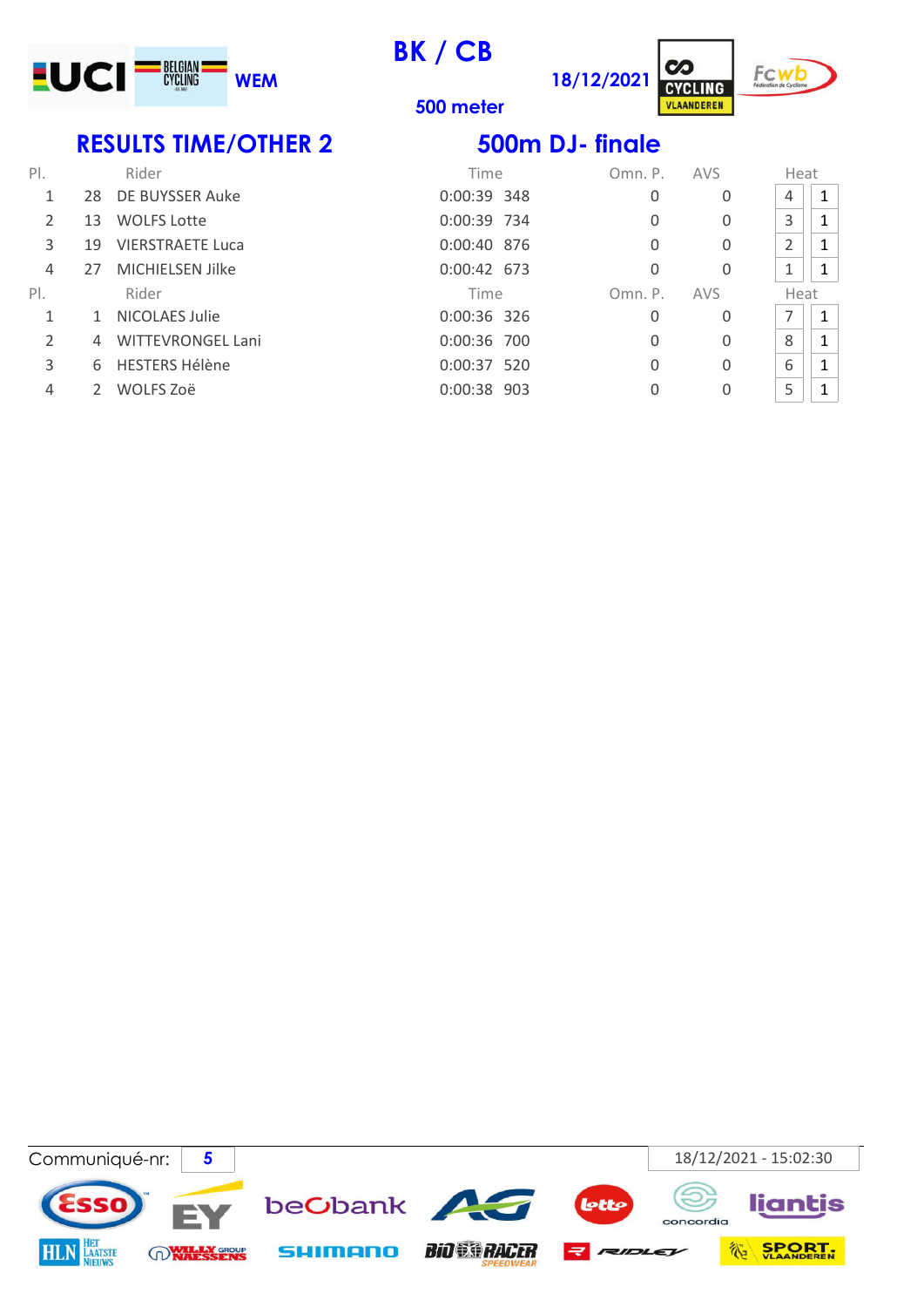

BK / CB

500 meter





# RESULTS TIME/OTHER 2 500m U17- finale

| PI. |     | Rider                 | Time          | Omn. P. | <b>AVS</b> | Heat           |  |
|-----|-----|-----------------------|---------------|---------|------------|----------------|--|
|     |     | <b>HUYSMANS Nolan</b> | $0:00:34$ 833 |         |            | 4              |  |
|     | 35. | VAN DAMME Thibaut     | $0:00:35$ 590 |         |            | $\overline{a}$ |  |
|     |     | 9 VAN DYCK Jarne      | 0:00:35 821   |         |            | $\sim$<br>ے    |  |
|     | 26. | <b>WEYTS Louis</b>    | 0:00:36 057   |         |            | <b>.</b>       |  |

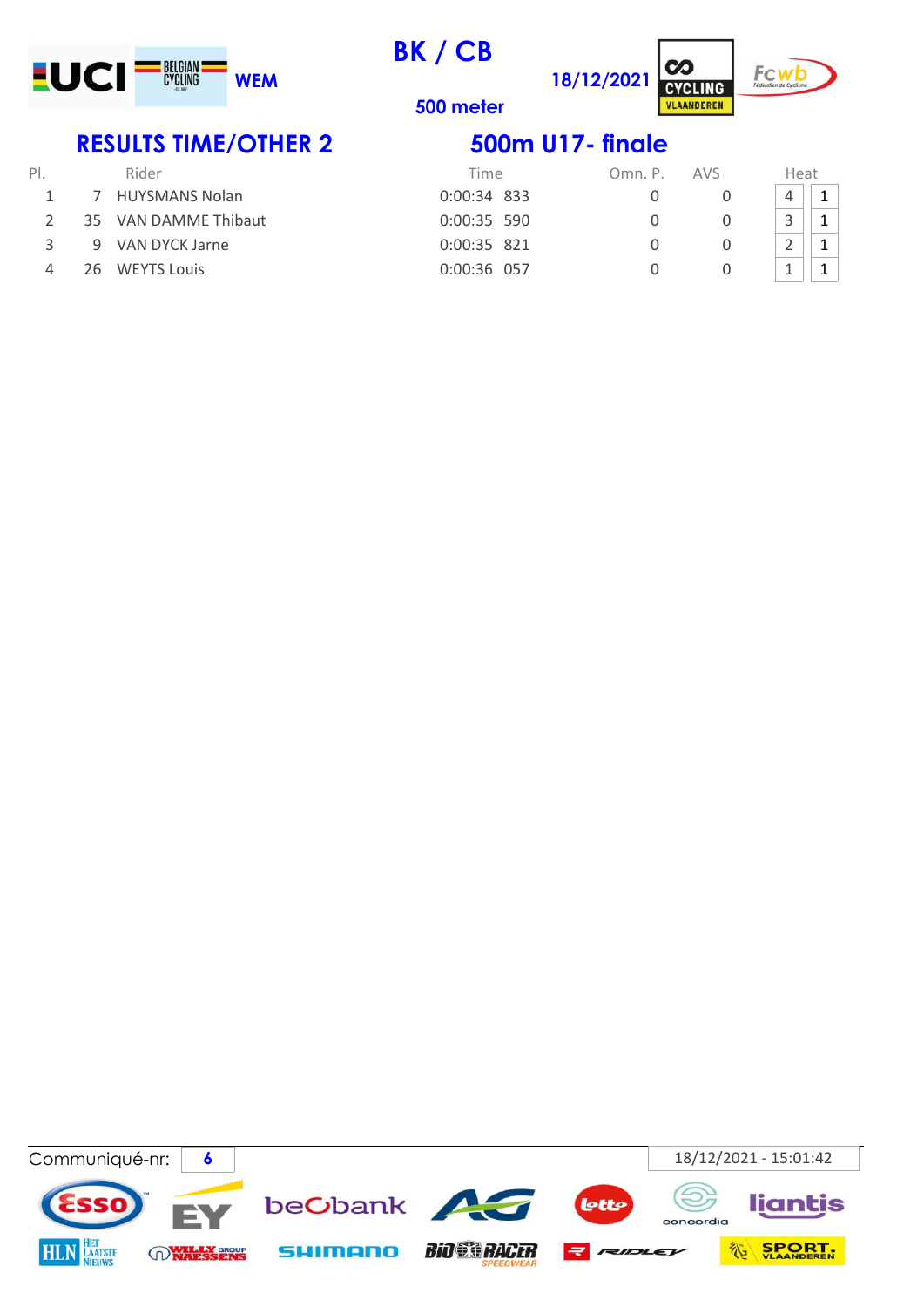





RESULTS SCRATCH Omnium DJ

# 1 4 WITTEVRONGEL Lani 2 6 HESTERS Hélène 3 5 JOORIS Febe 4 3 PUYPE Laura

|  | 2 WOLFS Zoë |
|--|-------------|
|  |             |

| Rider               |
|---------------------|
| 19 VIERSTRAETE Luca |
| 27 MICHIELSEN Jilke |

| Rider               | Omnium points | DNS/DNF/DSQ | AVS-P    |
|---------------------|---------------|-------------|----------|
| 4 WITTEVRONGEL Lani | 40            |             | 0        |
| 6 HESTERS Hélène    | 38            |             | 0        |
| 5 JOORIS Febe       | 36            |             | $\Omega$ |
| 3 PUYPE Laura       | 34            |             | $\Omega$ |
| 2 WOLFS Zoë         | 32            |             | $\Omega$ |
| Rider               | Omnium points | DNS/DNF/DSQ | AVS-P    |
| 19 VIERSTRAETE Luca | 40            |             | 0        |
| 27 MICHIELSEN Jilke | 38            |             | $\Omega$ |
| 28 DE BUYSSER Auke  | 36            |             | 0        |
| 29 GHEYSENS Zita    | 34            |             | $\Omega$ |
|                     |               |             |          |

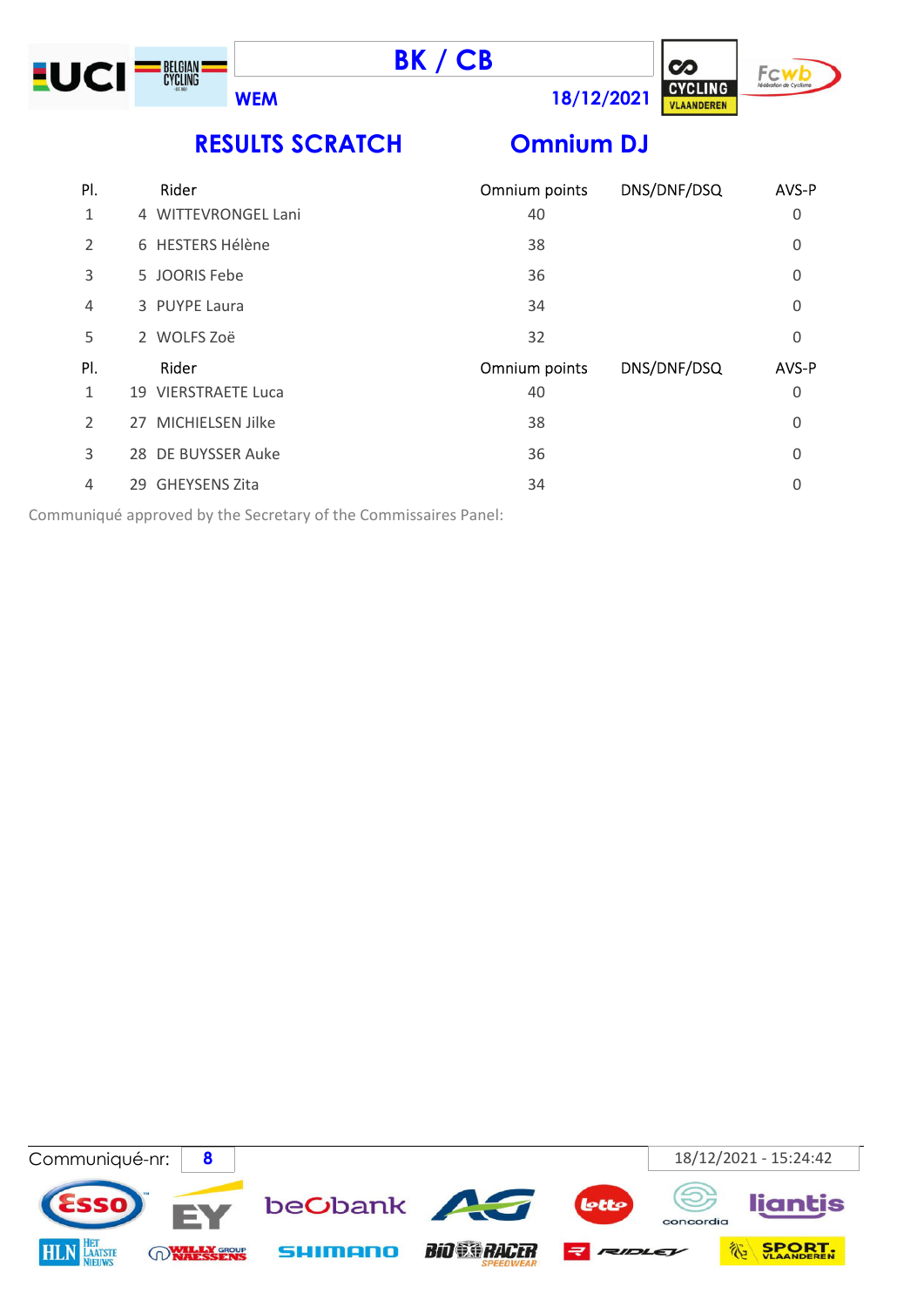





RESULTS SCRATCH Scratch U17

| PI.            | Rider                      | Omnium points       | DNS/DNF/DSQ | AVS-P          |
|----------------|----------------------------|---------------------|-------------|----------------|
| $\mathbf{1}$   | 12 AERNOUTS Nicolas        | $\mathsf{O}\xspace$ |             | $\mathbf 0$    |
| $\overline{2}$ | 26 WEYTS Louis             | $\mathbf 0$         |             | $\mathbf 0$    |
| 3              | 9 VAN DYCK Jarne           | $\mathbf 0$         |             | $\mathbf 0$    |
| 4              | 25 METTEPENNINGEN Arne     | $\mathbf 0$         |             | $\mathbf 0$    |
| 5              | 20 DE BOCK Aless           | $\mathbf 0$         |             | $\overline{0}$ |
| 6              | 35 VAN DAMME Thibaut       | $\mathsf{O}\xspace$ |             | $\mathbf 0$    |
| 7              | 33 VAN DER VURST Kobe      | $\mathbf 0$         |             | $\mathbf 0$    |
| 8              | 18 PUYPE Bram              | 0                   |             | 0              |
| $\mathsf 9$    | 11 VERSTRAETE Jenthe       | $\mathbf 0$         |             | $\mathbf 0$    |
| 10             | 15 WILLEMEN Senne          | $\mathbf 0$         |             | $\mathbf 0$    |
| 11             | 16 DE BODE Staf            | $\mathbf 0$         |             | $\mathbf 0$    |
| 12             | 14 VAN STRIJTHEM Matijs    | 0                   |             | 0              |
| 13             | 30 LOUAGIE Matti           | $\mathbf 0$         |             | $\overline{0}$ |
| 14             | 24 DE MOOR Andres          | $\Omega$            |             | $\Omega$       |
| 15             | 34 VAN DAELE Lex           | $\mathbf 0$         |             | $\mathbf 0$    |
| 16             | 36 DE ROCKER Mika          | 0                   |             | 0              |
| 17             | 22 VAN DE PERRE Harry      | $\mathbf 0$         |             | $\mathbf 0$    |
| 18             | 8 D'HOOGHE Nicolas         | $\mathbf 0$         |             | $\mathbf 0$    |
| 19             | 21 GHESELLE Warre          | $\mathbf 0$         |             | $\overline{0}$ |
| 20             | 31 BERTELS Witse           | $\mathbf 0$         |             | $\mathbf 0$    |
| PI.            | Rider                      | Omnium points       | DNS/DNF/DSQ | AVS-P          |
| 0              | 10 VANDERSTEENE Kobe       | 0                   | <b>DNF</b>  | 0              |
| 0              | <b>32 EECKHOUT Maarten</b> | 0                   | <b>DNF</b>  | 0              |
| 0              | 17 COLLARD Ernesto         | 0                   | <b>DNF</b>  | 0              |

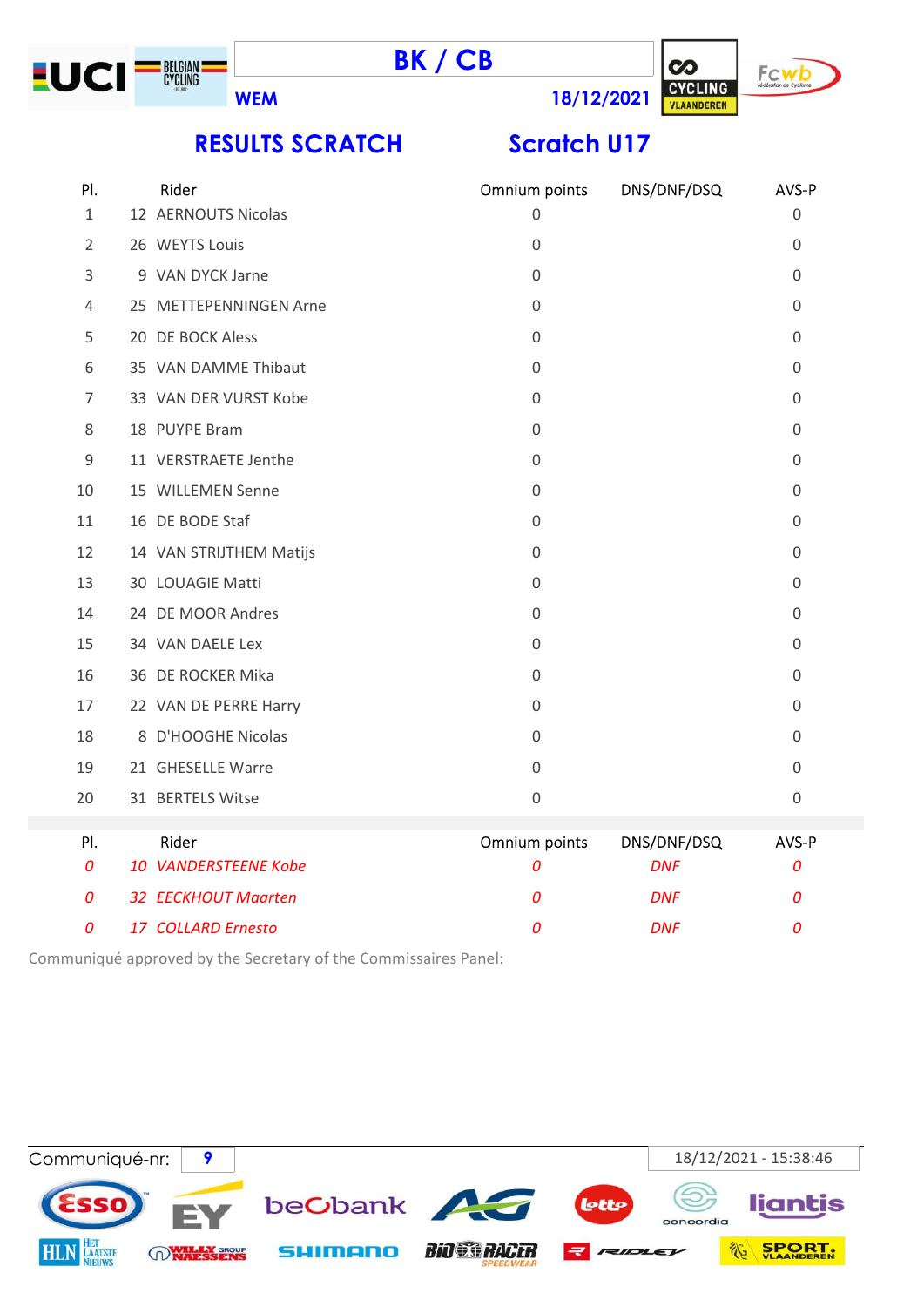







| PI.                     |                          | Rider                   |                         |   |     |                 |             | Spr.  |                | FinishO | Lap Points         |             |          |                          | Total                                       | Omn.              | <b>DNS</b> | Omn.  | AVS P.      |             |
|-------------------------|--------------------------|-------------------------|-------------------------|---|-----|-----------------|-------------|-------|----------------|---------|--------------------|-------------|----------|--------------------------|---------------------------------------------|-------------------|------------|-------|-------------|-------------|
|                         | <b>WITTEVRONGEL Lani</b> |                         |                         |   |     |                 | Won<br>rder |       | $+/-$          | $-/-$   |                    | Balance     | Points   | Р.                       | <b>DNF</b><br><b>DSQ</b>                    | Points<br>(Place) |            |       |             |             |
| $\mathbf{1}$            | 4                        |                         |                         |   |     |                 |             |       | 5              |         | $\overline{2}$     | $\mathbf 0$ | 0        |                          | 0                                           | 5                 | 40         |       | 80(2)       | $\mathbf 0$ |
| $\overline{2}$          | 3                        |                         | <b>PUYPE Laura</b>      |   |     |                 |             |       | 5              |         | 8                  | 0           | 0        |                          | 0                                           | 5                 | 38         |       | 72(5)       | $\mathbf 0$ |
| 3                       | 5                        |                         | <b>JOORIS Febe</b>      |   |     |                 |             | 4     |                | 1       | $\mathbf 0$        | 0           |          | 0                        | 4                                           | 36                |            | 72(6) | $\mathbf 0$ |             |
| 4                       | 6                        |                         | <b>HESTERS Hélène</b>   |   |     |                 |             |       | $\overline{2}$ |         | 3                  | $\Omega$    | $\Omega$ |                          | $\mathbf 0$                                 | $\overline{2}$    | 34         |       | 72(7)       | $\Omega$    |
| 5                       | $\overline{2}$           |                         | WOLFS Zoë               |   |     |                 |             |       | 0              |         | 9                  | $\Omega$    | 0        |                          | 0                                           | $\Omega$          | 32         |       | 64(9)       | $\Omega$    |
| PI.                     |                          | Rider                   |                         |   |     | FinishO<br>Spr. | Lap Points  |       |                | Total   | Omn.<br><b>DNS</b> |             | Omn.     | AVS P.                   |                                             |                   |            |       |             |             |
|                         |                          |                         |                         |   | Won |                 | rder        | $+/-$ | $-/-$          |         | <b>Balance</b>     | Points      | P.       | <b>DNF</b><br><b>DSQ</b> | <b>Points</b><br>(Place)                    |                   |            |       |             |             |
| $\mathbf{1}$            | 19                       |                         | <b>VIERSTRAETE Luca</b> |   |     |                 |             |       | 10             |         | 6                  | 0           | 0        |                          | 0                                           | 10                | 40         |       | 80(1)       | $\mathbf 0$ |
| $\overline{\mathbf{2}}$ | 28                       |                         | <b>DE BUYSSER Auke</b>  |   |     |                 |             |       | 4              |         | 7                  | 0           | 0        |                          | 0                                           | 4                 | 38         |       | 74(3)       | $\Omega$    |
| 3                       | 27                       |                         | <b>MICHIELSEN Jilke</b> |   |     |                 |             |       | 2              |         | 4                  | $\Omega$    | $-20$    |                          | $-20$                                       | $-18$             | 36         |       | 74(4)       | $\Omega$    |
| 4                       | 29                       |                         | <b>GHEYSENS Zita</b>    |   |     |                 |             |       | $\Omega$       |         | 5                  | $\Omega$    | $-20$    |                          | $-20$                                       | $-20$             | 34         |       | 68(8)       | 0           |
|                         |                          |                         |                         |   |     |                 |             |       |                |         |                    |             |          |                          | <b>SPRINTPOINTS (sprintnr - backnumber)</b> |                   |            |       |             |             |
| $\mathbf 1$             | 4                        | 3                       | 4                       | 5 | 5   | $\overline{ }$  | 6           | 9     | 28             | 11      | 3                  | 13          | 4        | 15                       | 5                                           |                   |            |       |             |             |
| $\mathbf{1}$            | 19                       | $\overline{\mathbf{3}}$ | 19                      | 5 | 19  | $\overline{7}$  | 19          | 9     | $\overline{3}$ | 11      | 19                 | 13          | 28       | 15                       | 27                                          |                   |            |       |             |             |
| $\overline{\mathbf{2}}$ | 5                        | 4                       | 19                      | 6 | 6   | 8               | 3           | 10    |                | 12      | 28                 | 14          | 4        | 16                       | 27                                          |                   |            |       |             |             |
| $\overline{2}$          | 19                       | 4                       | 4                       | 6 | 19  | 8               | 19          | 10    | 19             | 12      | 3                  | 14          | 28       | 16                       | 5                                           |                   |            |       |             |             |

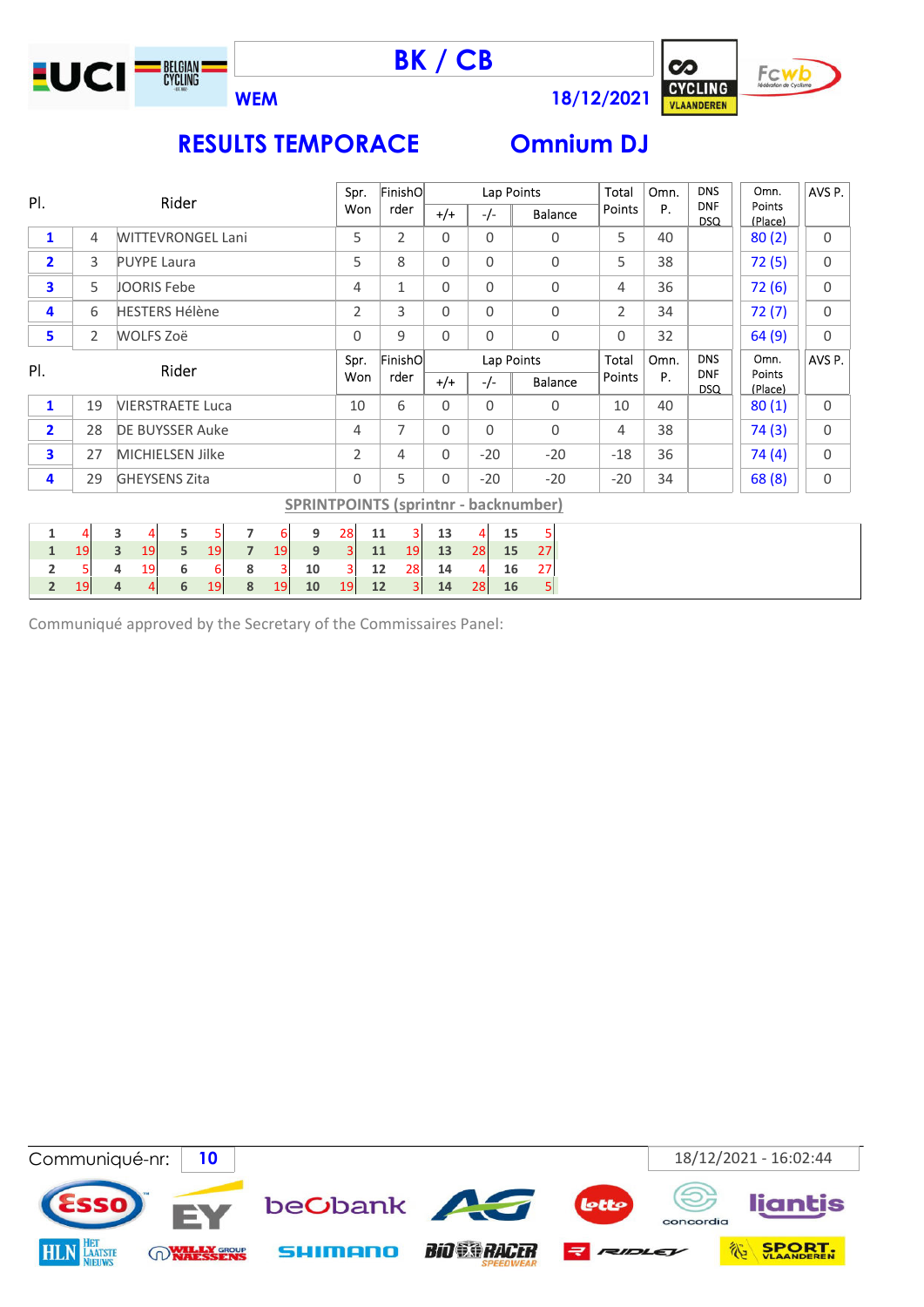





RESULTS ELIMINATION Afv. / El. U17

| PI.                     |    | Rider                                                           | Omnium points       | DNS/DNF/DSQ | Omn.<br>Points  | AVS-P               |
|-------------------------|----|-----------------------------------------------------------------|---------------------|-------------|-----------------|---------------------|
| $\mathbf{1}$            | 20 | DE BOCK Aless                                                   | $\mathbf 0$         |             | (Place)<br>0(1) | $\mathsf{O}\xspace$ |
| $\overline{2}$          | 7  | <b>HUYSMANS Nolan</b>                                           | 0                   |             | 0(2)            | $\mathsf 0$         |
| $\overline{\mathbf{3}}$ | 11 | <b>VERSTRAETE Jenthe</b>                                        | $\mathbf 0$         |             | 0(3)            | $\mathsf 0$         |
| $\overline{\mathbf{4}}$ | 12 | <b>AERNOUTS Nicolas</b>                                         | $\mathbf 0$         |             | 0(4)            | $\mathsf 0$         |
| 5                       | 8  | D'HOOGHE Nicolas                                                | $\mathbf 0$         |             | 0(5)            | $\mathsf 0$         |
| $6\phantom{1}$          | 14 | VAN STRIJTHEM Matijs                                            | 0                   |             | 0(6)            | $\boldsymbol{0}$    |
| $\overline{\mathbf{z}}$ | 18 | <b>PUYPE Bram</b>                                               | $\mathbf 0$         |             | 0(7)            | $\mathsf 0$         |
| 8                       | 25 | <b>METTEPENNINGEN Arne</b>                                      | 0                   |             | 0(8)            | $\mathsf 0$         |
| $\boldsymbol{9}$        | 15 | <b>WILLEMEN Senne</b>                                           | 0                   |             | 0(9)            | $\mathsf 0$         |
| 10                      | 36 | DE ROCKER Mika                                                  | $\mathbf 0$         |             | 0(10)           | $\mathsf 0$         |
| 11                      | 26 | <b>WEYTS Louis</b>                                              | $\mathbf 0$         |             | 0(11)           | $\mathsf 0$         |
| 12                      | 30 | <b>LOUAGIE Matti</b>                                            | $\mathbf 0$         |             | 0(12)           | $\mathsf 0$         |
| 13                      | 16 | DE BODE Staf                                                    | 0                   |             | 0(13)           | $\mathsf 0$         |
| 14                      | 9  | VAN DYCK Jarne                                                  | 0                   |             | 0(14)           | $\mathsf 0$         |
| 15                      | 33 | VAN DER VURST Kobe                                              | 0                   |             | 0(15)           | $\mathsf 0$         |
| 16                      | 10 | <b>VANDERSTEENE Kobe</b>                                        | 0                   |             | 0(16)           | $\mathbf 0$         |
| 17                      | 21 | <b>GHESELLE Warre</b>                                           | $\mathbf 0$         |             | 0(17)           | $\mathsf 0$         |
| 18                      | 32 | <b>EECKHOUT Maarten</b>                                         | 0                   |             | 0(18)           | $\mathbf 0$         |
| 19                      | 24 | DE MOOR Andres                                                  | $\mathbf 0$         |             | 0(19)           | $\mathsf 0$         |
| 20                      | 31 | <b>BERTELS Witse</b>                                            | $\mathbf 0$         |             | 0(20)           | $\boldsymbol{0}$    |
| 21                      | 17 | <b>COLLARD Ernesto</b>                                          | $\mathbf 0$         |             | 0(21)           | $\mathsf{O}\xspace$ |
| 22                      | 34 | VAN DAELE Lex                                                   | $\mathsf{O}\xspace$ |             | 0(22)           | $\boldsymbol{0}$    |
| 23                      | 22 | VAN DE PERRE Harry                                              | $\mathbf 0$         |             | 0(23)           | $\boldsymbol{0}$    |
|                         |    | Communiqué approved by the Secretary of the Commissaires Panel: |                     |             |                 |                     |

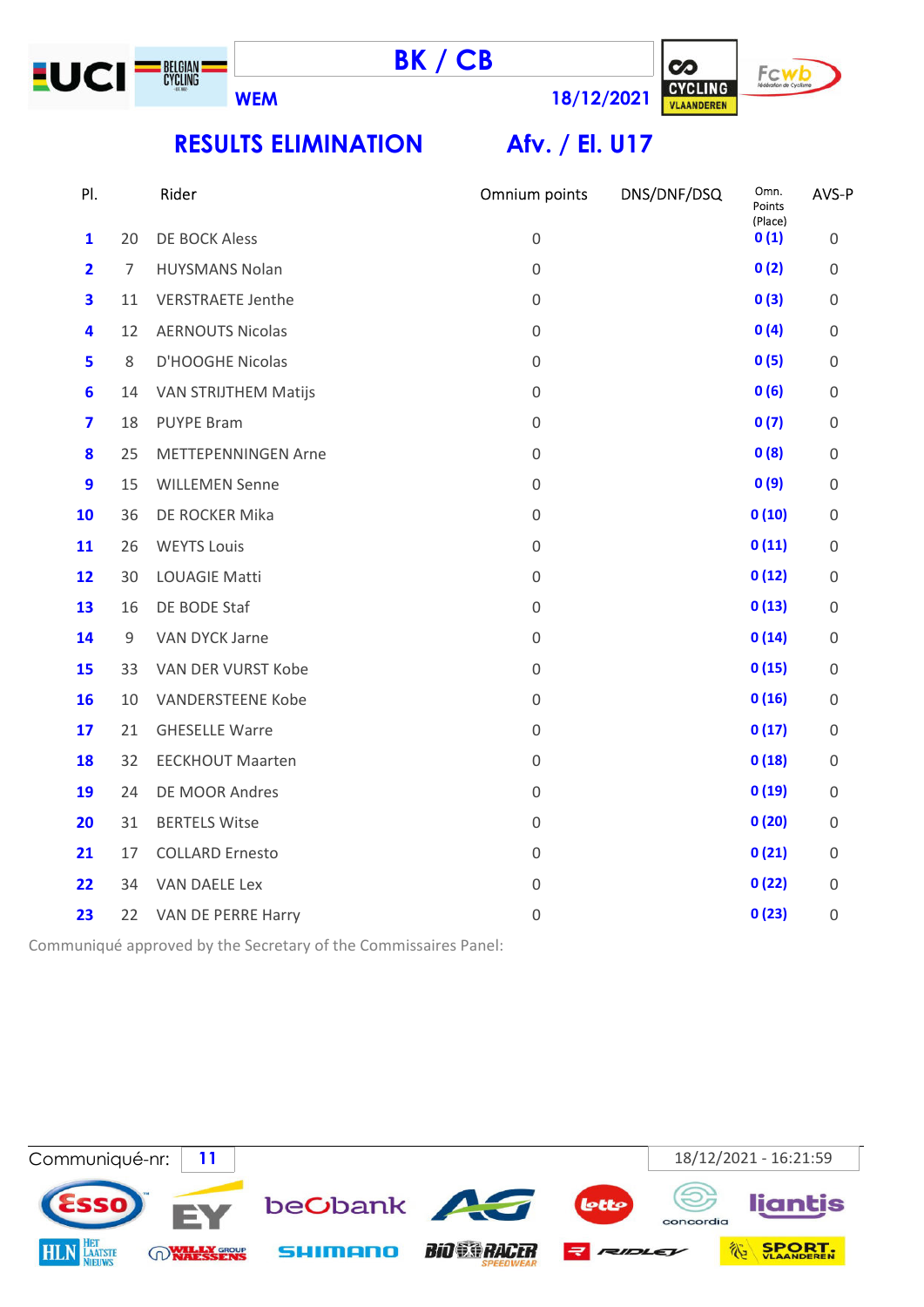





 $\infty$ 

RESULTS ELIMINATION Omnium DJ

| PI.            |    | Rider                    | Omnium points | DNS/DNF/DSQ | Omn.<br>Points<br>(Place) | AVS-P       |
|----------------|----|--------------------------|---------------|-------------|---------------------------|-------------|
| 1              | 4  | <b>WITTEVRONGEL Lani</b> | 40            |             | 120(2)                    | 0           |
| $\mathbf{2}$   | 6  | <b>HESTERS Hélène</b>    | 38            |             | 110(4)                    | 0           |
| 3              | 5  | <b>JOORIS Febe</b>       | 36            |             | 108(6)                    | 0           |
| 4              | 2  | WOLFS Zoë                | 34            |             | 98 (9)                    | 0           |
| 5              | 3  | <b>PUYPE Laura</b>       | 32            |             | 104(7)                    | $\Omega$    |
|                |    | Rider                    |               | DNS/DNF/DSQ | Omn.                      | AVS-P       |
| PI.            |    |                          | Omnium points |             | Points                    |             |
| 1              | 19 | <b>VIERSTRAETE Luca</b>  | 40            |             | (Place)<br>120(1)         | 0           |
| $\overline{2}$ | 27 | MICHIELSEN Jilke         | 38            |             | 112(3)                    | 0           |
| 3              | 28 | DE BUYSSER Auke          | 36            |             | 110(5)                    | $\mathbf 0$ |
| 4              | 29 | <b>GHEYSENS Zita</b>     | 34            |             | 102(8)                    | 0           |

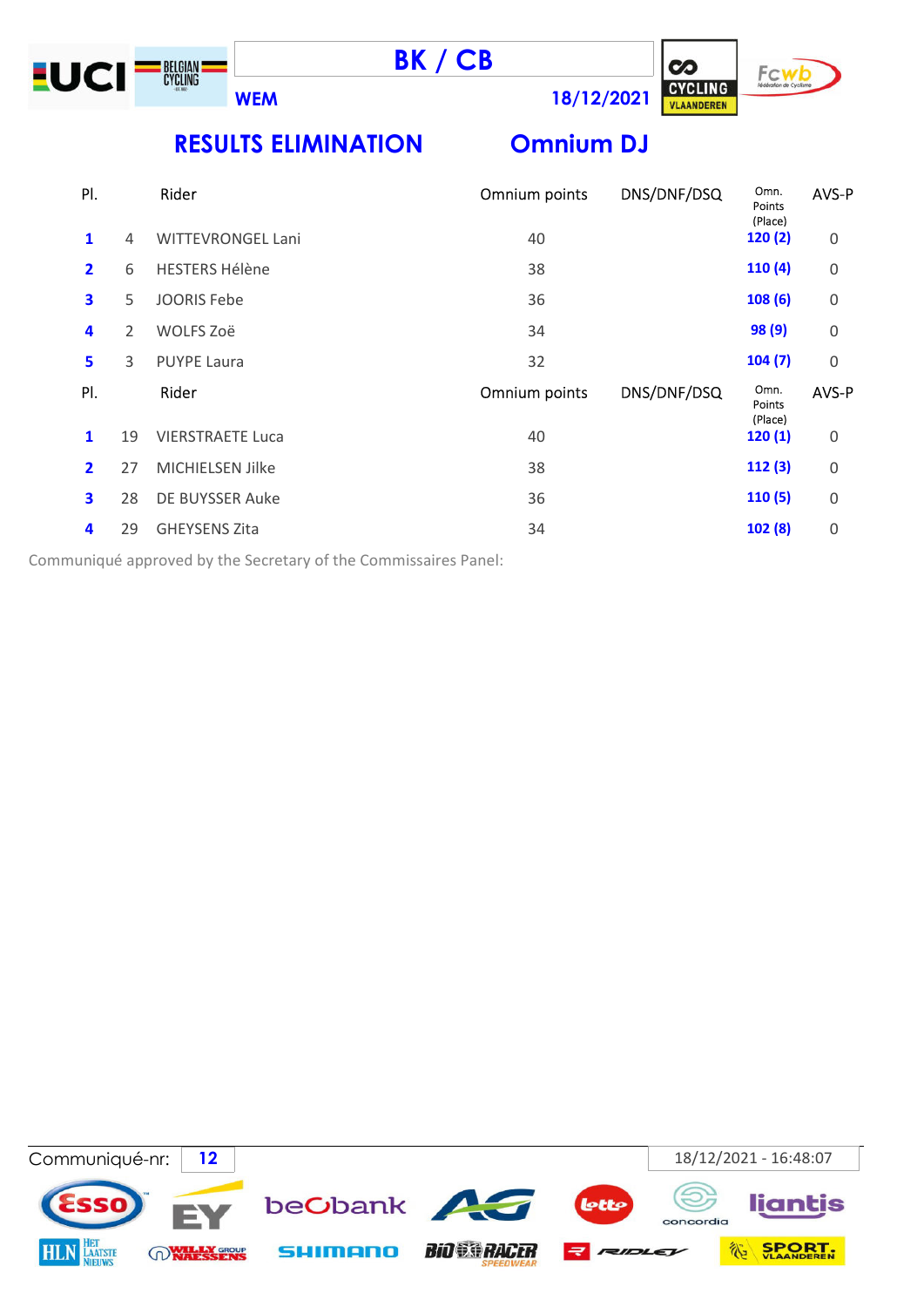

BK / CB



RESULTS POINTSRACE/OMNIUM Puntenk./C.a.Points U17

|                |    | Rider                       |                | FinishO        |          | Lap Points |                     | Total               | Omn.                | <b>DNS</b>               | <b>AVS</b>  |
|----------------|----|-----------------------------|----------------|----------------|----------|------------|---------------------|---------------------|---------------------|--------------------------|-------------|
| PI.            |    |                             | Point          | rder           | $+/+$    | $-/-$      | Balance             | Points              | P.                  | <b>DNF</b><br><b>DSQ</b> | Points      |
| $\mathbf{1}$   | 35 | <b>VAN DAMME Thibaut</b>    | 10             | 18             | 20       | $\Omega$   | 20                  | 30                  | 30                  |                          | $\mathbf 0$ |
| $\overline{2}$ | 18 | <b>PUYPE Bram</b>           | $\overline{4}$ | 11             | 20       | $\Omega$   | 20                  | 24                  | 24                  |                          | $\Omega$    |
| 3              | 30 | <b>LOUAGIE Matti</b>        | $\overline{2}$ | 10             | 20       | $\Omega$   | 20                  | 22                  | 22                  |                          | $\mathbf 0$ |
| $\overline{4}$ | 20 | <b>DE BOCK Aless</b>        | 15             | $\mathbf{1}$   | $\Omega$ | $\Omega$   | $\mathsf{O}\xspace$ | 15                  | 15                  |                          | $\Omega$    |
| 5              | 9  | <b>VAN DYCK Jarne</b>       | 12             | 5              | $\Omega$ | $\Omega$   | $\mathbf 0$         | 12                  | 12                  |                          | $\mathbf 0$ |
| 6              | 12 | <b>AERNOUTS Nicolas</b>     | 10             | 6              | $\Omega$ | $\Omega$   | $\mathsf{O}\xspace$ | 10                  | 10                  |                          | $\Omega$    |
| $\overline{7}$ | 26 | <b>WEYTS Louis</b>          | 8              | 3              | $\Omega$ | $\Omega$   | $\mathbf 0$         | 8                   | 8                   |                          | $\mathbf 0$ |
| 8              | 11 | <b>VERSTRAETE Jenthe</b>    | $\overline{7}$ | $\overline{2}$ | $\Omega$ | $\Omega$   | $\mathsf{O}\xspace$ | $\overline{7}$      | $\overline{7}$      |                          | $\Omega$    |
| 9              | 8  | D'HOOGHE Nicolas            | 3              | 19             | $\Omega$ | $\Omega$   | $\mathsf{O}\xspace$ | $\mathsf{3}$        | 3                   |                          | $\mathbf 0$ |
| 10             | 25 | <b>METTEPENNINGEN Arne</b>  | $\overline{2}$ | $\overline{4}$ | $\Omega$ | $\Omega$   | $\mathsf{O}\xspace$ | 2                   | $\overline{2}$      |                          | $\Omega$    |
| 11             | 21 | <b>GHESELLE Warre</b>       | $\overline{2}$ | 16             | $\Omega$ | $\Omega$   | $\mathsf{O}\xspace$ | $\overline{2}$      | $\overline{2}$      |                          | $\mathbf 0$ |
| 12             | 15 | <b>WILLEMEN Senne</b>       | $\mathbf{1}$   | 12             | $\Omega$ | $\Omega$   | $\mathbf 0$         | $\mathbf{1}$        | $\mathbf{1}$        |                          | $\Omega$    |
| 13             | 16 | DE BODE Staf                | $\mathbf{1}$   | 13             | $\Omega$ | $\Omega$   | $\mathsf{O}\xspace$ | $\mathbf{1}$        | $\mathbf{1}$        |                          | $\mathbf 0$ |
| 14             | 33 | VAN DER VURST Kobe          | $\Omega$       | $\overline{7}$ | $\Omega$ | $\Omega$   | $\mathbf 0$         | $\Omega$            | $\Omega$            |                          | $\Omega$    |
| 15             | 14 | <b>VAN STRIJTHEM Matijs</b> | $\Omega$       | 8              | $\Omega$ | $\Omega$   | $\mathsf 0$         | $\mathsf{O}\xspace$ | $\mathbf 0$         |                          | $\Omega$    |
| 16             | 22 | VAN DE PERRE Harry          | $\Omega$       | 9              | $\Omega$ | $\Omega$   | $\mathsf{O}\xspace$ | $\mathbf 0$         | $\Omega$            |                          | $\Omega$    |
| 17             | 24 | <b>DE MOOR Andres</b>       | $\Omega$       | 14             | $\Omega$ | $\Omega$   | $\mathsf 0$         | $\mathsf{O}\xspace$ | $\mathbf 0$         |                          | $\Omega$    |
| 18             | 34 | <b>VAN DAELE Lex</b>        | $\Omega$       | 15             | $\Omega$ | $\Omega$   | $\mathsf 0$         | $\Omega$            | $\Omega$            |                          | $\Omega$    |
| 19             | 36 | DE ROCKER Mika              | $\Omega$       | 17             | $\Omega$ | $\Omega$   | $\mathsf 0$         | $\mathsf{O}\xspace$ | $\mathsf{O}\xspace$ |                          | $\Omega$    |
| 20             | 31 | <b>BERTELS Witse</b>        | $\Omega$       | 20             | $\Omega$ | $\Omega$   | $\Omega$            | $\Omega$            | $\mathbf 0$         |                          | $\Omega$    |
| 21             | 32 | <b>EECKHOUT Maarten</b>     | $\Omega$       | 21             | $\Omega$ | $-40$      | $-40$               | $-40$               | $-40$               |                          | $\mathbf 0$ |
| 22             | 10 | <b>VANDERSTEENE Kobe</b>    | $\Omega$       | 22             | $\Omega$ | $-120$     | $-120$              | $-120$              | $-120$              |                          | $\Omega$    |
| 23             | 17 | <b>COLLARD Ernesto</b>      | $\Omega$       | 23             | $\Omega$ | $-140$     | $-140$              | $-140$              | $-140$              |                          | $\mathbf 0$ |

SPRINTPOINTS (sprintnr - backnumber - points)

|                | 9  | 5 | 3                       | 35 | .5 | 5 <sub>1</sub> | 20 | .5            |
|----------------|----|---|-------------------------|----|----|----------------|----|---------------|
| 1              | 8  | 3 | 3                       | 18 | 3  | 5              | 12 |               |
| 1              | 21 | 2 | 3                       | 30 | 2  | 5              | 9  | 2             |
| 1              | 18 | 1 | $\overline{\mathbf{3}}$ | 16 | 1  | 5              | 11 |               |
| $\overline{2}$ | 12 | 5 | 4                       | 35 | 5  | 6              | 20 | - 10          |
| $\overline{2}$ | 26 | 3 | 4                       | 9  | 3  | 6              | 11 | 6             |
| $\overline{2}$ | 9  | 2 | 4                       | 12 | 2  | 6              | 26 |               |
| $\overline{2}$ | 15 | 1 | 4                       | 26 | 1  | 6              | 25 | $\mathcal{P}$ |
|                |    |   |                         |    |    |                |    |               |